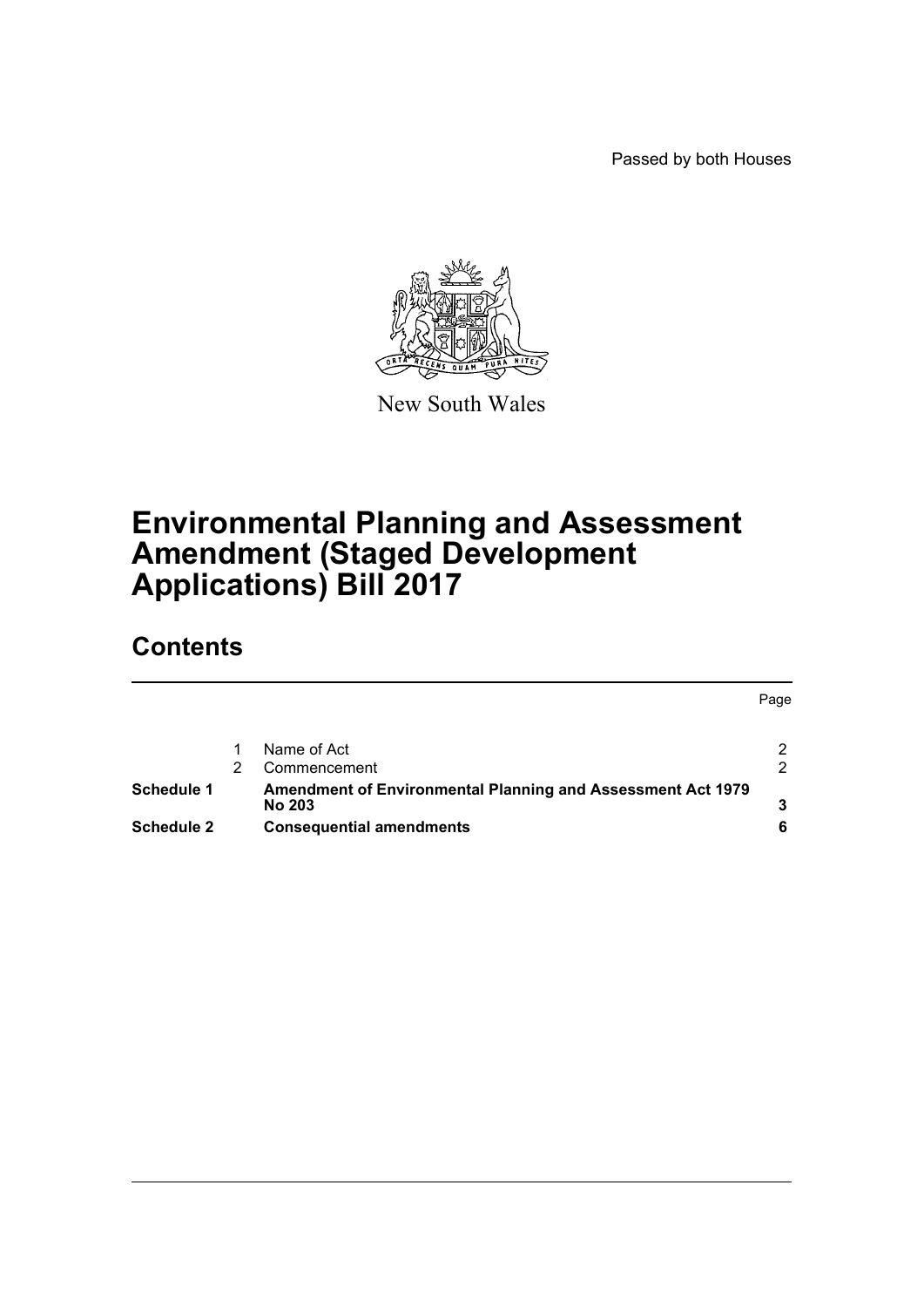*I certify that this public bill, which originated in the Legislative Assembly, has finally passed the Legislative Council and the Legislative Assembly of New South Wales.*

> *Clerk of the Legislative Assembly. Legislative Assembly, Sydney,* , 2017



New South Wales

# **Environmental Planning and Assessment Amendment (Staged Development Applications) Bill 2017**

Act No , 2017

An Act to amend the *Environmental Planning and Assessment Act 1979* with respect to staged development applications; and to amend other legislation consequentially.

*I have examined this bill and find it to correspond in all respects with the bill as finally passed by both Houses.*

*Assistant Speaker of the Legislative Assembly.*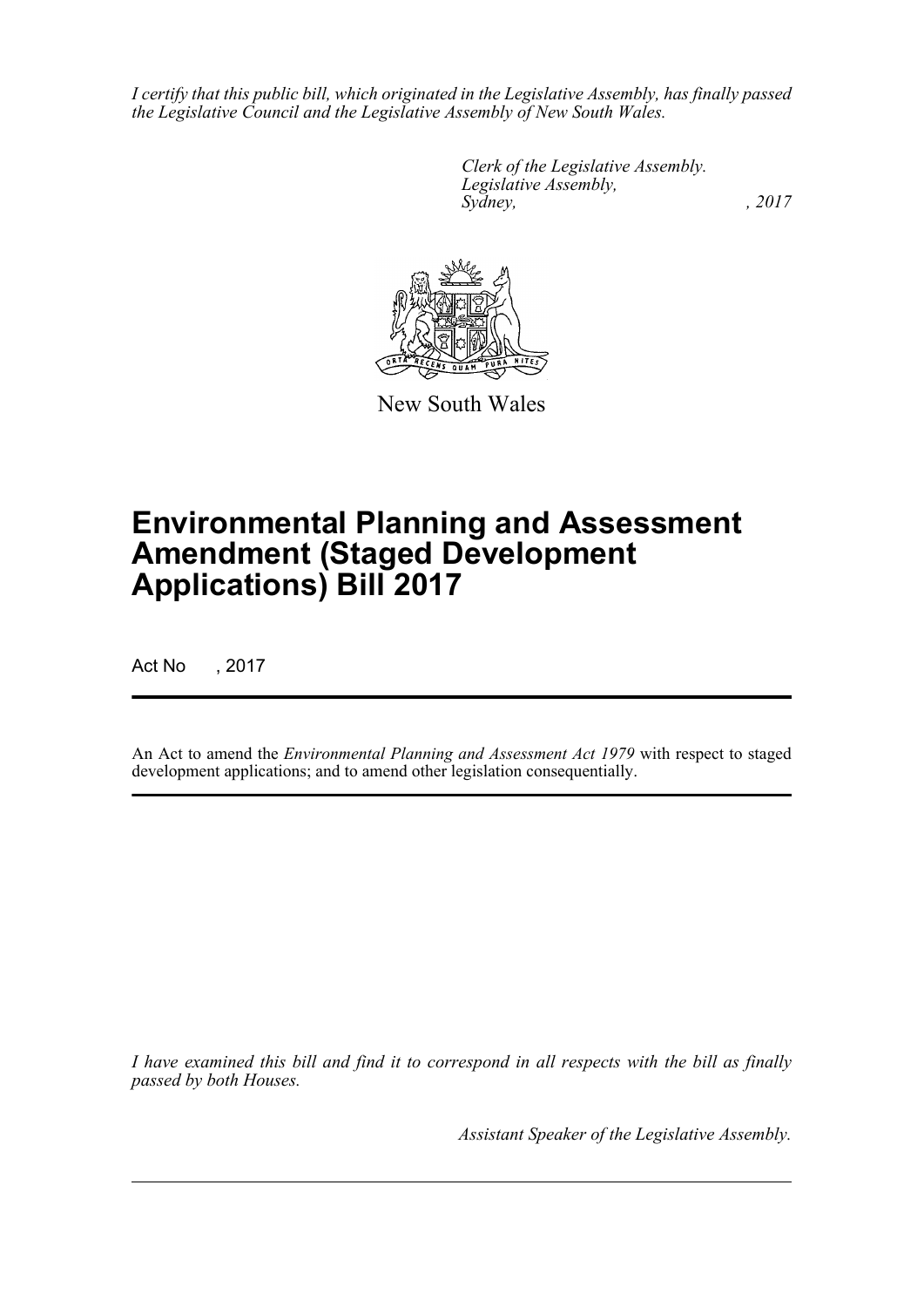Environmental Planning and Assessment Amendment (Staged Development Applications) Bill 2017 [NSW]

#### <span id="page-2-0"></span>**The Legislature of New South Wales enacts:**

#### **1 Name of Act**

This Act is the *Environmental Planning and Assessment Amendment (Staged Development Applications) Act 2017*.

#### <span id="page-2-1"></span>**2 Commencement**

This Act commences on the date of assent to this Act.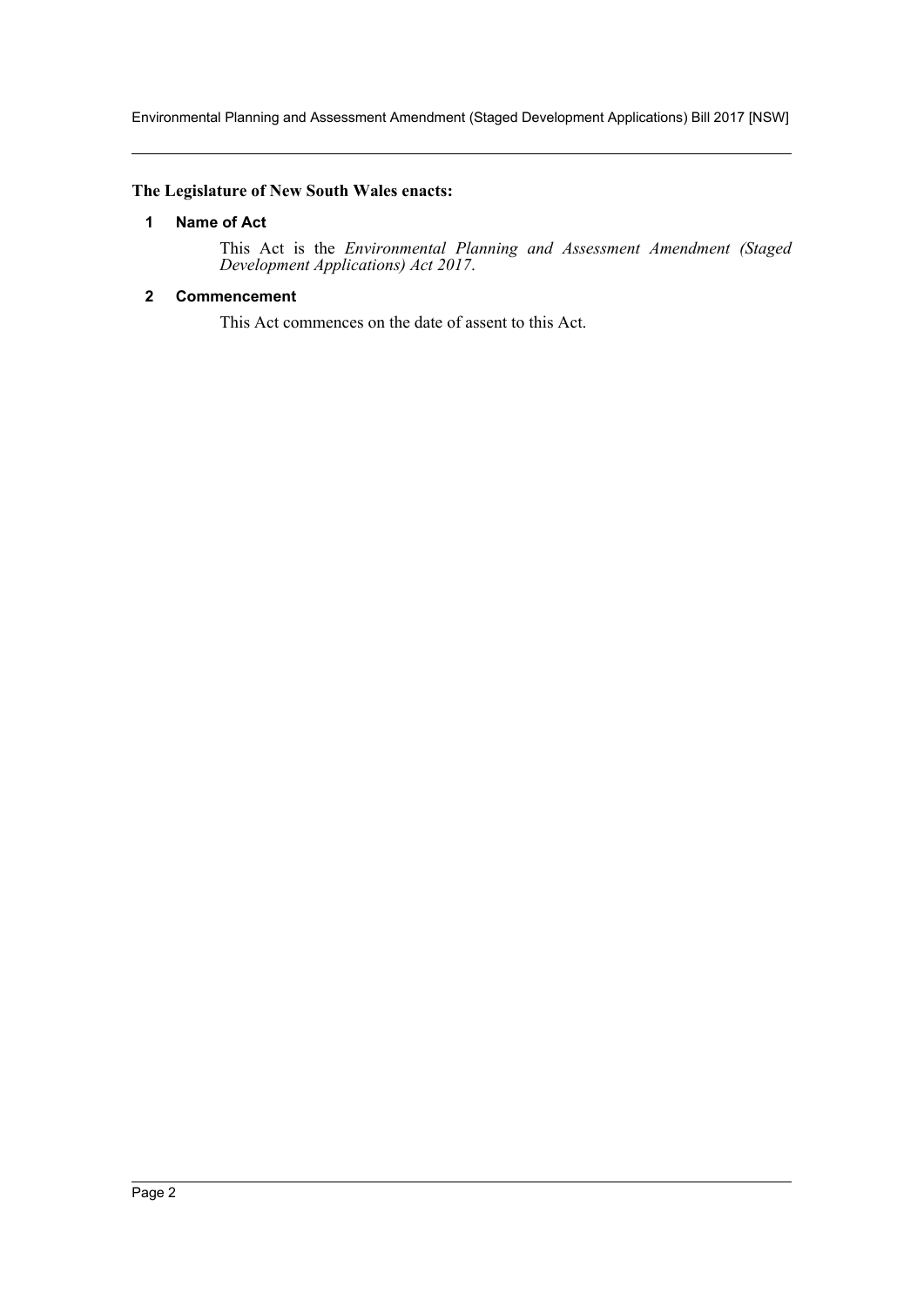Environmental Planning and Assessment Amendment (Staged Development Applications) Bill 2017 [NSW] Schedule 1 Amendment of Environmental Planning and Assessment Act 1979 No 203

# <span id="page-3-0"></span>**Schedule 1 Amendment of Environmental Planning and Assessment Act 1979 No 203**

#### **[1] Part 4 Development assessment, Division 2A Special procedures concerning staged development applications**

Omit the Division. Insert instead:

#### **Division 2A Special procedures concerning concept development applications**

#### **83A Application of this Division**

This Division applies to concept development applications and to consents granted on the determination of those applications.

#### **83B Concept development applications**

- (1) For the purposes of this Act, a *concept development application* is a development application that sets out concept proposals for the development of a site, and for which detailed proposals for the site or for separate parts of the site are to be the subject of a subsequent development application or applications.
- (2) In the case of a staged development, the application may set out detailed proposals for the first stage of development.
- (3) A development application is not to be treated as a concept development application unless the applicant requests it to be treated as a concept development application.
- (4) If consent is granted on the determination of a concept development application, the consent does not authorise the carrying out of development on any part of the site concerned unless:
	- (a) consent is subsequently granted to carry out development on that part of the site following a further development application in respect of that part of the site, or
	- (b) the concept development application also provided the requisite details of the development on that part of the site and consent is granted for that first stage of development without the need for further consent.

The terms of a consent granted on the determination of a concept development application are to reflect the operation of this subsection.

(5) The consent authority, when considering under section 79C the likely impact of the development the subject of a concept development application, need only consider the likely impact of the concept proposals (and any first stage of development included in the application) and does not need to consider the likely impact of the carrying out of development that may be the subject of subsequent development applications.

**Note.** The proposals for detailed development of the site will require further consideration under section 79C when a subsequent development application is lodged (subject to subsection (2)).

#### **83C Concept development applications as alternative to DCP required by environmental planning instruments**

(1) An environmental planning instrument cannot require the making of a concept development application before development is carried out.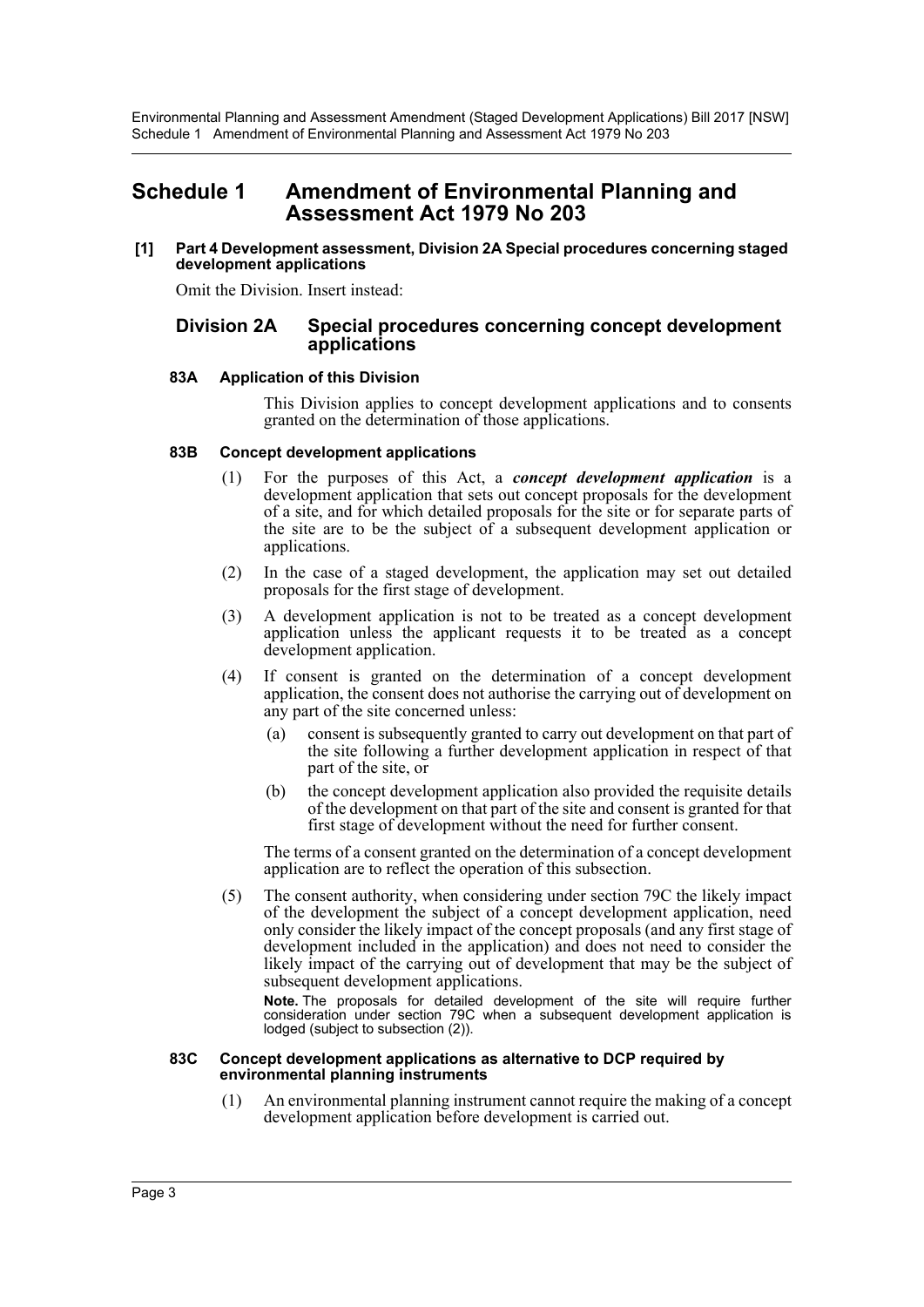Environmental Planning and Assessment Amendment (Staged Development Applications) Bill 2017 [NSW] Schedule 1 Amendment of Environmental Planning and Assessment Act 1979 No 203

- (2) However, if an environmental planning instrument requires the preparation of a development control plan before any particular or kind of development is carried out on any land, that obligation may be satisfied by the making and approval of a concept development application in respect of that land. **Note.** Section 74D (5) also authorises the making of a development application where the relevant planning authority refuses to make, or delays making, a development control plan.
- (3) Any such concept development application is to contain the information required to be included in the development control plan by the environmental planning instrument or the regulations.

#### **83D Status of concept development applications and consents**

- (1) The provisions of or made under this or any other Act relating to development applications and development consents apply, except as otherwise provided by or under this or any other Act, to a concept development application and a development consent granted on the determination of any such application.
- (2) While any consent granted on the determination of a concept development application for a site remains in force, the determination of any further development application in respect of the site cannot be inconsistent with the consent for the concept proposals for the development of the site.
- (3) Subsection (2) does not prevent the modification in accordance with this Act of a consent granted on the determination of a concept development application. **Note.** See section 95 (2) which prevents a reduction in the 5-year period of a development consent.

#### **[2] Section 74D, note**

Omit "staged development application". Insert instead "concept development application".

#### **[3] Section 80 (5), note**

Omit "staged development applications".

Insert instead "concept development applications".

#### **[4] Section 89D Minister consent authority for State significant development**

Omit "staged development application" from section 89D (2).

Insert instead "concept development application".

#### **[5] Section 95 Lapsing of consent**

Omit "staged development application" from section 95 (2). Insert instead "concept development application".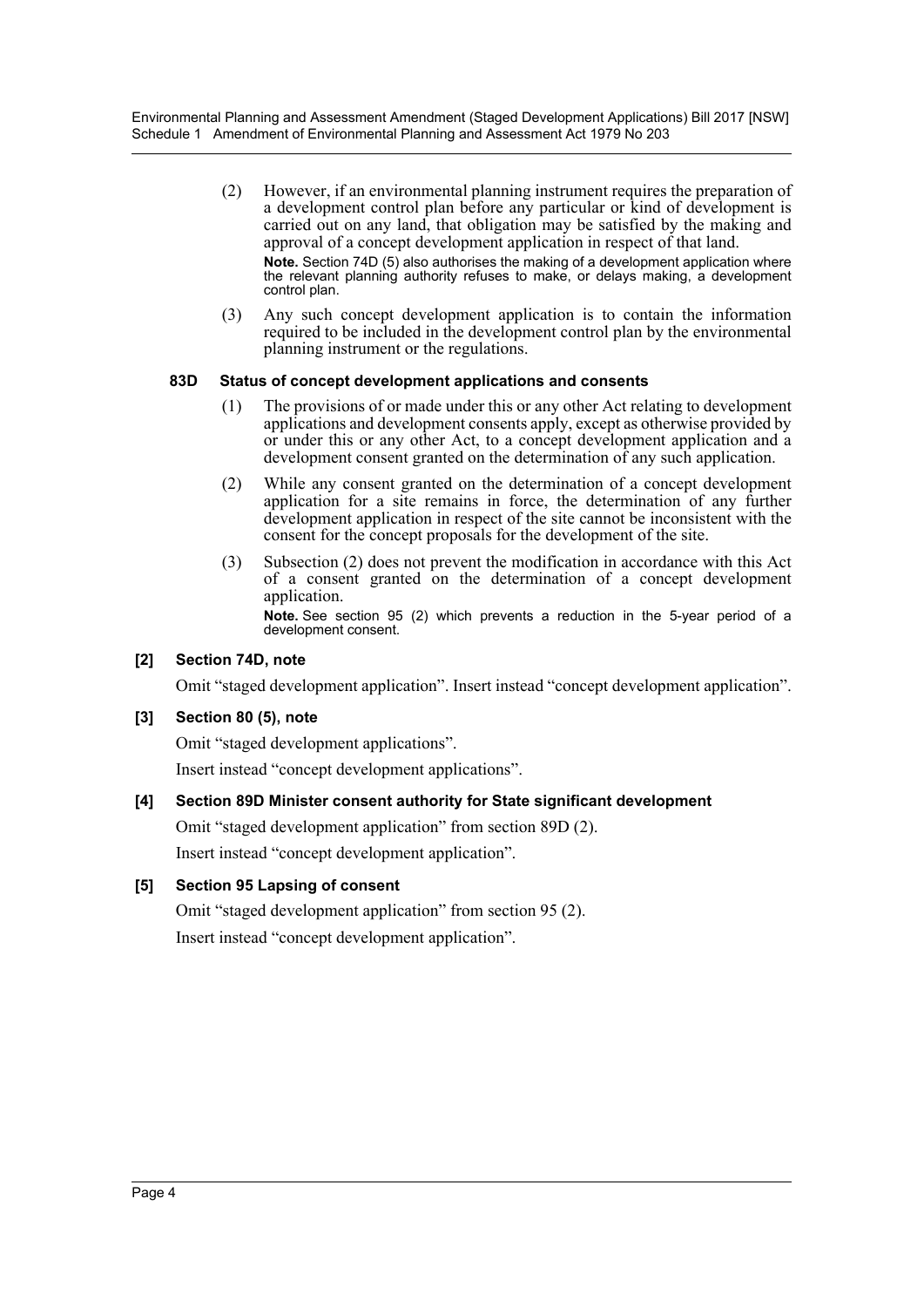Environmental Planning and Assessment Amendment (Staged Development Applications) Bill 2017 [NSW] Schedule 1 Amendment of Environmental Planning and Assessment Act 1979 No 203

#### **[6] Schedule 6 Savings, transitional and other provisions**

Insert at the end of the Schedule, with appropriate Part and clause numbering:

### **Part Environmental Planning and Assessment Amendment (Staged Development Applications) Act 2017**

#### **Definition**

In this Part:

*amending Act* means the *Environmental Planning and Assessment Amendment (Staged Development Applications) Act 2017*.

#### **Pending staged development applications and consents**

- (1) A staged development application that, immediately before the commencement of the amending Act, was pending under Division 2A of Part 4 of this Act (as in force before the substitution of that Division by the amending Act) is, on and from that substitution, taken to be a concept development application under that Division (as so substituted), and may be dealt with accordingly.
- (2) A consent granted to a staged development application under Division 2A of Part 4 of this Act (as in force before the substitution of that Division by the amending Act) is, on and from that substitution, taken to be a consent granted to a concept development application under that Division (as so substituted), and has effect accordingly.

#### **Validation**

- (1) Anything done or omitted to be done before the commencement of the amending Act that would have been valid if this Act, as amended by the amending Act, had been in force when the thing was done or omitted to be done is validated.
- (2) However, subclause (1) does not render valid:
	- (a) a development consent that was, before 30 June 2017, declared by a court to be invalid, or
	- (b) a development application that was lodged after (and in reliance on) the grant of such a development consent.

#### **Superseded references**

A reference in any other Act or in any statutory or other instrument, or in any contract or agreement, to a staged development application under this Act is to be read as a reference to a concept development application under this Act.